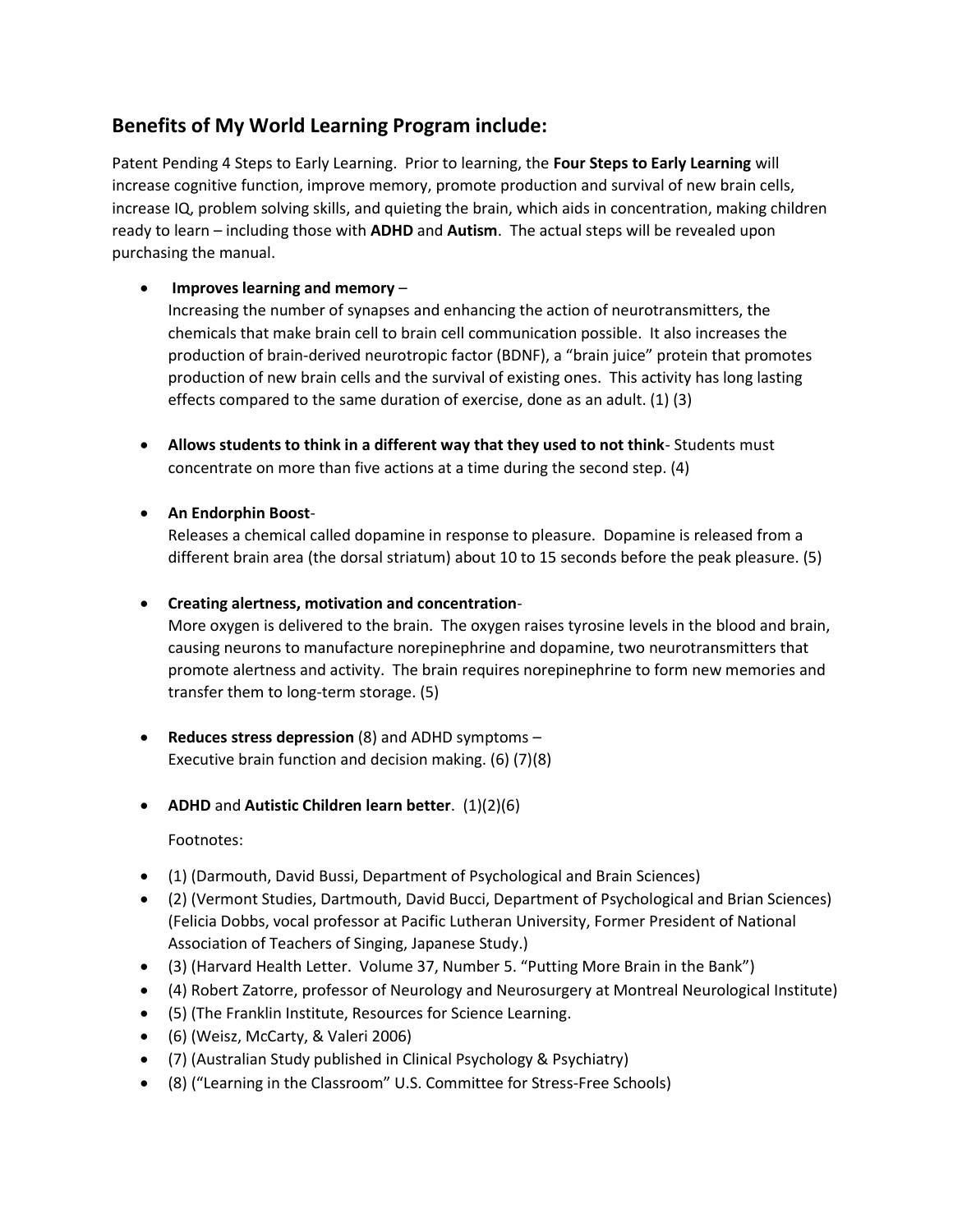### **Pat. Pend.** *The My World Learning Program* **Preparation for Class Participation:**

## **What parents and educators are saying about** *My World:*

"More of these self-esteem builder activities need to be implemented in the curriculum. There are many findings to support the belief that increased self- esteem enables children to live closer to their potential. *My World* is a good book to use in the elementary school." Gerald Forester, Professor of Education, at the University of Washington, Seattle WA.

Our program is decidedly an "intervention program" – assisting the formerly gang involved. I applaud you in seeking to get to kids BEFORE they get involved." Father Gregory Boyle, Homeboy Industries Founder, Los Angeles, CA.

"I think you have created a useful tool for enhancing self-esteem. *My World has* application for parents as well as teachers. I would like to see day care providers use this resource. This would make a great ice breaker for any age appropriate group...you have come up with a winner in *My World."* Howard Seeman M Ed, Family Therapist, Seattle WA

*"My World* is an innovative teaching tool. As a child, I would have loved the opportunity to interact with Michele's book. It's good to know there are writers out there who can bring a child's world to life and leave them with a higher sense of who they are." Jeannette James, Director of Admission and Advancement, Seattle Girls' School.

"The neatest thing about *My World* as a parent, is that once it's finished it's going to be a great scrapbook keepsake...a good thing to use during down time." The late Kathi Goertzen, Mother-KOMO TV News Anchor, Seattle WA.

### **Proven Research:**

The Perry Study has a similar program to "**My World**." 128 children were studied from age three to 40 years old, 63 of those children went through the program – the other 63, in the control group, did not use the program. Evidence of Effectiveness:

• At age 27 completed an average of almost one full year more of schooling (11.9 years vs. 11 years).